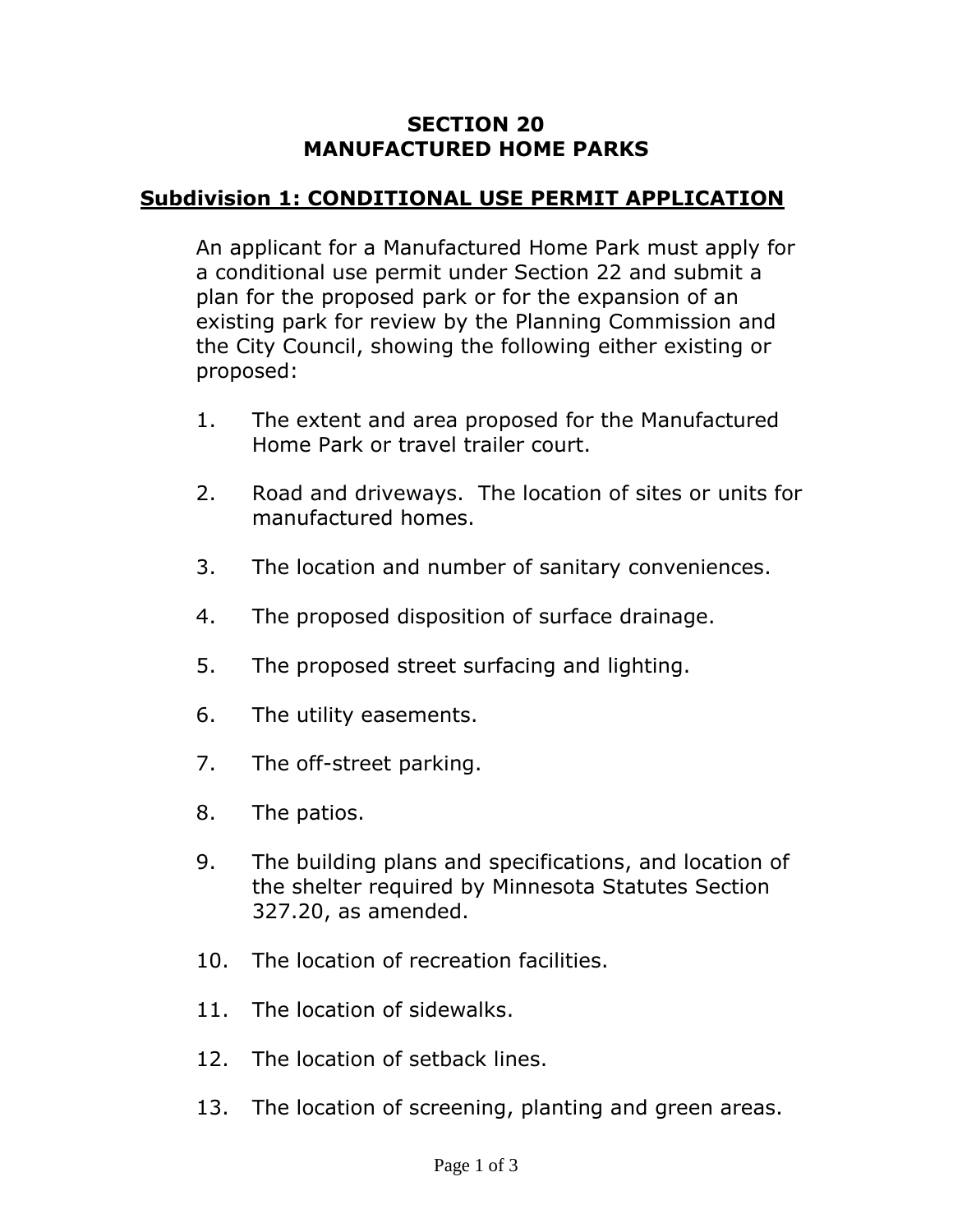- 14. Certificate of Survey.
- 15. Any other information requested by the City.
- 16. New or expanded manufactured homes must be inspected by the Minnesota Department of Health.

### **Subdivision 2: SHELTER & SAFETY PLAN**.

Each applicant must, as a condition of any permit, have approved by the City Council a safe shelter and safety plan for all current and future residents.

## **Subdivision 3: RELOCATION**

Each Manufactured Home brought into the park must comply with the requirements of Section 5, Subdivision 8 of this Ordinance regarding relocation.

## **Subdivision 4: COMPLIANCE WITH CODES**

All City and State codes governing the construction and installation of the home, sanitary and storm sewer, water and electrical lines must be complied with.

# **Subdivision 5: MANUFACTURED HOME PARK REQUIRED**

No occupied Manufactured Home, house trailer, camper, travel trailer or motor coach may be located on any lot, tract or parcel of land not designated as a Manufactured Home Park or travel trailer court. No Manufactured Home shall be located in a Manufactured Home Park that does not conform to the requirements of the Manufactured Home Building Code as defined

by Minnesota Statutes, Chapter 327.31, Subdivision 3, or successor statutes.